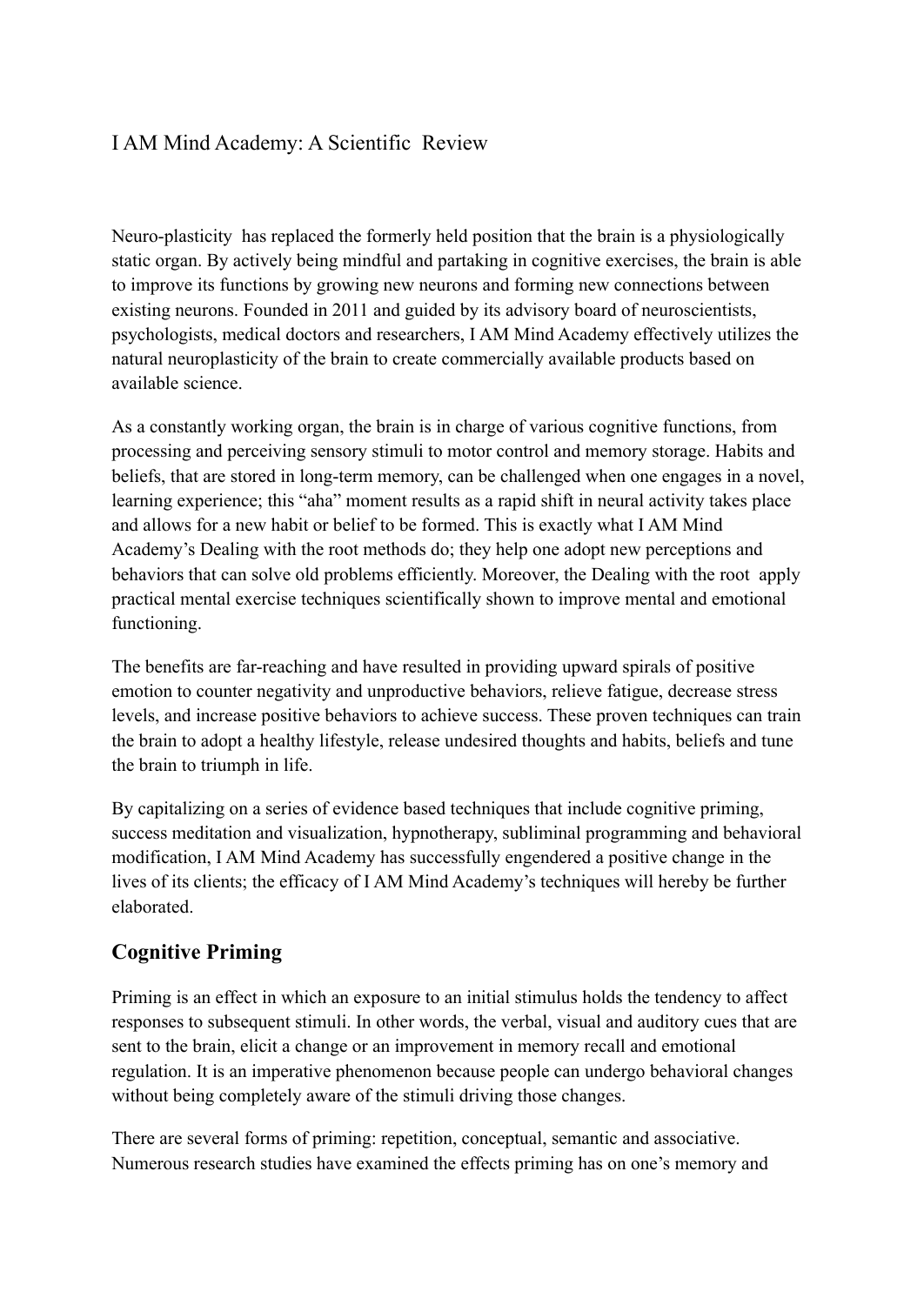subconscious state of mind. The precuneus, a cortical region hidden in the posteromedial parietal cortex, has been found to be activated in a few cognitive processes such as visuo-spatial imagery, episodic memory retrieval and self-processing; it is also hypothesized to be involved in a network of regions responsible for the self-conscious state. A research study aiming to investigate the function of the precuneus observed that the precuneus was activated during the recall of highly imaginable words as well as abstract words; this in turn stimulates the distributed brain regions involved in episodic associative memory retrieval.

Episodic memory allows us to recall details of an event through three stages of memory processing: encoding, consolidation/storage and retrieval. The prefrontal cortex plays a huge role in the retrieval of episodic memories; research studies have found greater P

Another research experiment observed an activation of the inferior frontal cortex in participants when they were scanned with functional Magnetic Resonance Imaging (fMRI) while performing tasks associated with cognitive priming in musical sequences . Scientific experiments have found the prefrontal cortex to be responsible for executive functions, such as the prioritization of tasks, decision making considering multiple sources of information and reward values. When an individual partakes in an activity associated with cognitive priming, his/her precuneus and prefrontal cortex get activated; this in turn may result in better decision making skills consciously and subconsciously.

Numerous aspects of behavior from social interaction to accurate perception of surroundings can be altered due to priming. Although an initial skepticism existed on the effectiveness of semantic priming, research has shown that priming could truly induce positive behavioral changes; in fact, it can potentially affect impression formation and social behavior. A comprehensive meta- analysis of 167 studies observed that sequential priming tasks are significantly linked to behavioral measures  $(r = .28)$ . These studies covered multiple methodologies and settings. In a study that looked into correlations between food advertising and obesity, it was found that advertising of food may trigger snacking behavior. Children were tested to consume 45% more food when exposed to food advertising than those who were not exposed. Therefore, cognitive priming plays a huge role in our lives, affecting our thought processes and behaviors directly and indirectly.

I AM Mind Academy's techniques incorporating cognitive priming will allow one to stay at the present moment, let go of habituated biases and judgements and allow oneself to attain betterment.

#### **Position Emission**

Tomography (PET) measurements of regional cerebral blood flow in the prefrontal cortex as the subjects were engaged in memory retrieval tasks.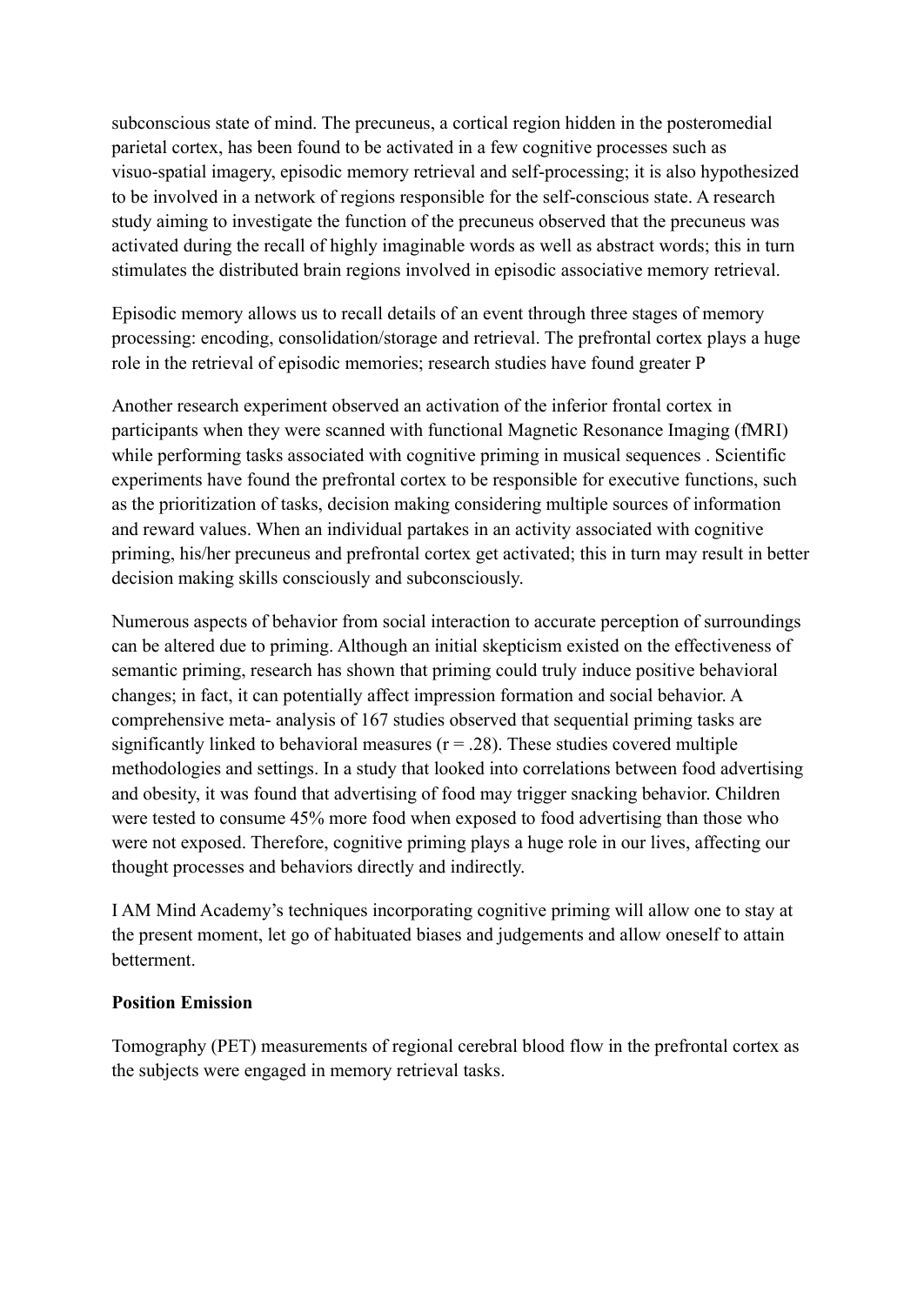#### **Success Meditation**

Meditation, initially considered an Eastern spiritual practice, has been gaining rapid popularity globally, due to the increasing evidence based research suggesting the benefits of this technique. Due to the physiological and neuropsychological effects meditation tends to instill within the brain, it is now often considered an alternative way to reduce stress and anxiety, stimulate positive feelings and maintain concentration.

Meditation has also been shown to affect levels of neurotransmitters within the brain, specifically GABA (gamma-aminobutyric acid), norepinephrine, and serotonin. Research studies have found a decrease in GABA in individuals with anxiety, decrease in serotonin in individuals with depression and an increase in norepinephrine in rats as they responded to fear inducing stimuli; consequently, there are several studies that observed an increase in GABA, an increase in serotonin and a decrease in Norepinephrine in individuals who practice meditation.

A recent meta-analytic study added that mindfulness-and acceptance-based interventions have phenomenal benefits when treating anxiety. Moreover, more than 20 studies have reported that mindfulness can enhance weight loss and lower symptoms related to binge eating, emotional eating and overeating.

I AM Mind Academies guided meditations focus on increasing self-esteem, engendering positive thoughts and improving personal growth. This technique is backed up by correlational findings that suggest meditation to be associated with positive personality characteristics. In a study that compared non-meditators, beginners, short-term and long-term meditators, it was found that the longer one meditates, the greater the significant increase in positive personality growth.

Therefore, mindful meditation allows one to remain relaxed as he/she nonjudgmentally introspects himself/herself, noticing the flow of thoughts and emotions that rise and fall in the mind. An increased control over attention can lead to lowered anxiety as attention is shifted away from negative triggers and stimuli. This will result in one becoming more aware and focused on positive self-growth and becoming less distracted by negative thoughts holding one back.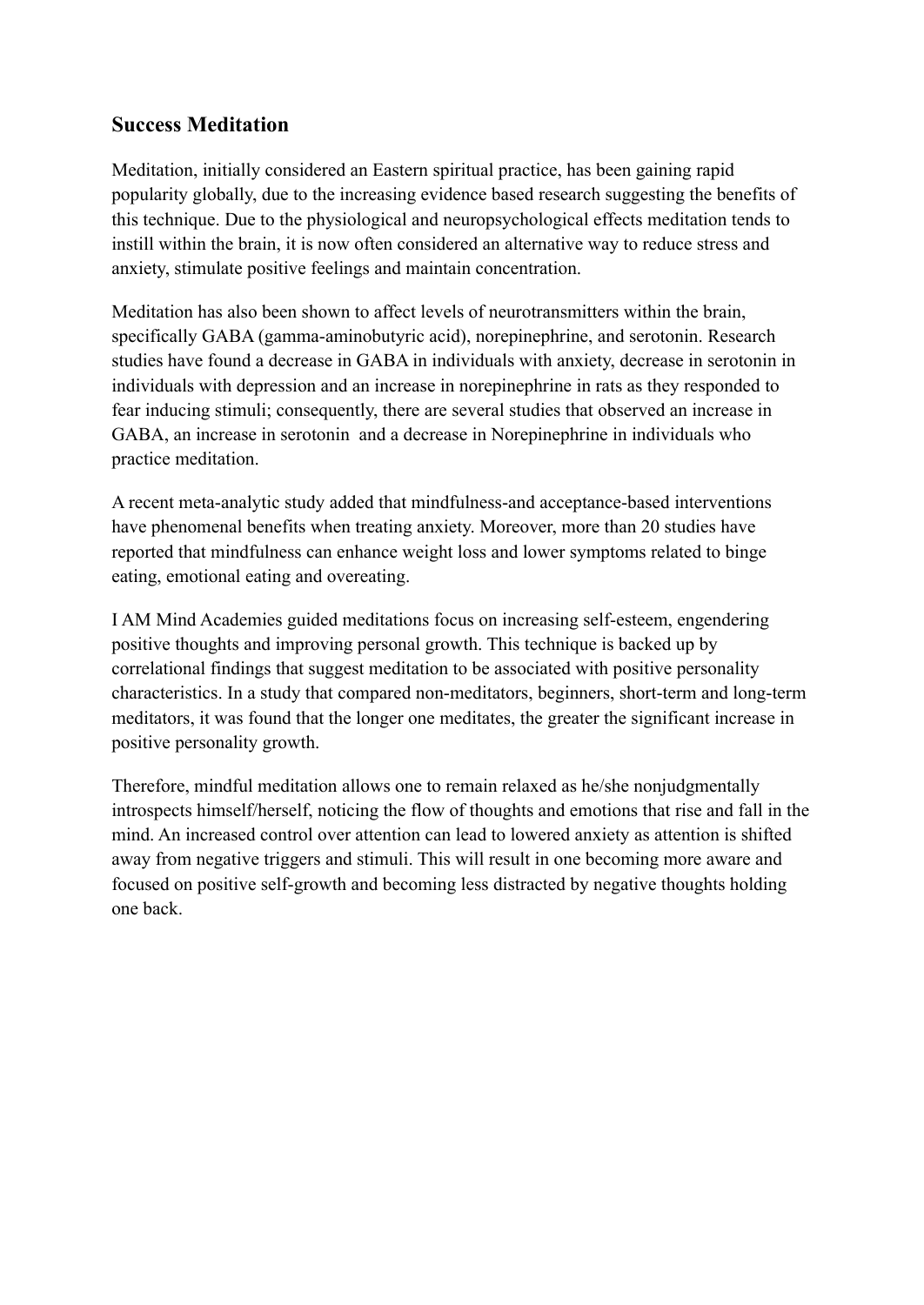## **Visualizations**

Guided imagery is a bio-behavioral intervention that engages all the senses and affects behavior and physical responses in individuals, and may elicit responses similar to that which occurs when the actual stimulus is present. Guided imagery can relieve stress and anxiety levels, ease chronic pain conditions and improve physical function. Additionally, visualizations may also help alter any unpleasant memories one might have. A research experiment has shown that negative emotional memories from childhood can be undone by re-scripting the event and imagining a different outcome or solution.

Imagery protocols and programs based on imagery have been found to reduce depression, anxiety and build a sense of empowerment. Visualizing relaxing and energetic images have also been shown to relieve fatigue scores. A longitudinal, controlled clinical trial looked into the effects of a 6 week intervention of guided imagery on pain level, functioning status and self-efficacy in people with fibromyalgia, a disorder that results in sleep problems, fatigue and chronic muscle pain. While one group of participants received usual care, the other received three audiotaped guided imagery scripts and were required to use at least one tape every day for 6 weeks; they also had to report weekly frequency of use. The study determined that guided imagery helped improve functional status and sense of self-efficacy when managing pain.

I AM Mind Academy offers numerous, effective visualization techniques that promise to alleviate stress and anxiety, stay goal-oriented and reach financial, emotional and personal success.

# **Guided Hypnotherapy and Subliminal Programming**

Hypnosis is a tool that has been shown to be effective both on its own as well as in concert with other methods of treatment. I AM Mind Academy guides the clients to use self-hypnotic induction procedures and deepening techniques which allow them to relax their mind, body and soul. During hypnosis, the mind is in a state of focused concentration as well as physical relaxation. In this state of mind, the unconscious mind may be able to adopt new beliefs and habits, and overcome any unwanted behaviors, fears and destructive habits.

Apart from assisting with memory recall, hypnosis has several other benefits. Research studies have shown the efficiency of hypnotic therapy. Brain structures associated in the regulation of consciousness are activated when one undergoes hypnotherapy. A research study observed that the cortical areas associated with regulating states of consciousness, self-monitoring and self- regulating were activated during hypnosis based on results from Positron Emission Tomography(PET) scans; it also found an increase in mental relaxation and absorption. Another research experiment illustrated that a combination of hypnosis and Cognitive Behavioral Therapy results in a faster reduction of re-experiencing symptoms of acute stress disorder (ASD) initially after treatments; muscle relaxation tends to be another symptom of hypnosis, which can also decrease anxiety levels.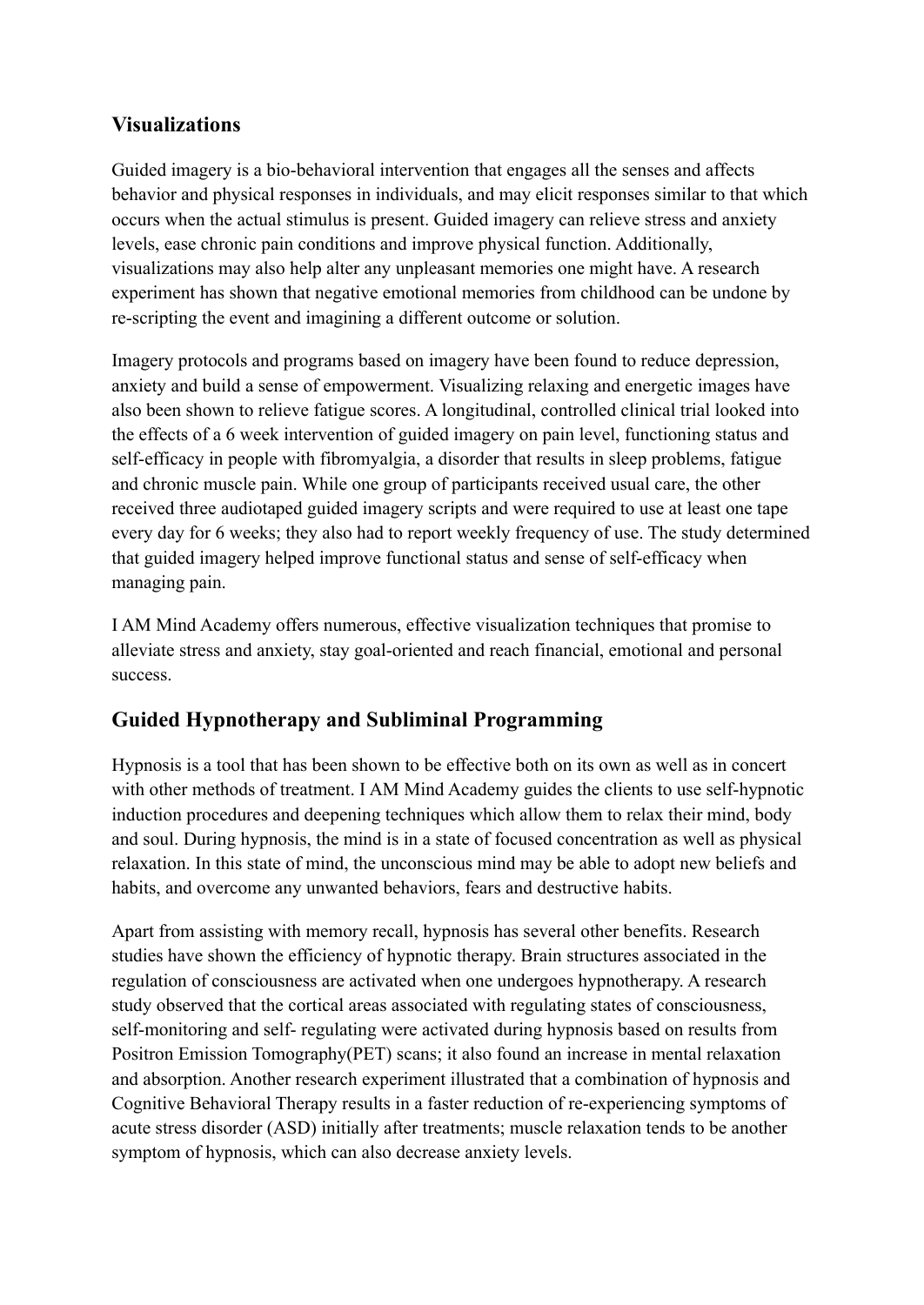Subliminal stimuli are stimuli that fall into the subconscious, a mental state in which an individual is not aware of the information he or she is processing. The effectiveness of such stimuli has so far been shown to affect individual responses and stimulate mild emotions. Subliminal stimuli tend to trigger actions rather than instill whole new ideas. Used properly, however, subliminal stimuli can boost learning abilities, increase memory, and help change long- term habits. In an experiment that examined the subliminal effects of verbal stimuli, it was found that the differences in definitions between words ("Happy, Joy" or "Angry, Sad") influenced the associated conscious thought in drawings of an expressionless face; the participants felt more pleasant with the happy pairings, when compared to the angry pairings. A group of women who received auditory subliminal messages, as brief as 4 milliseconds, lost more weight than their counterparts who did not. Over a period of time, the difference in weight continued to increase. I AM Mind Academy's subliminal programming methods will focus on retraining neural networks, so one will subconsciously be tuned to thinking positive thoughts and be able to work on his or her success without any doubts, stress, anxiety or fear.

## **Behavioral Modification**

I AM Mind Academy provides several behavior altering techniques; behavior modification can be achieved in a plethora of ways. Positive and negative reinforcement are both tools that can be utilized to induce or extinguish certain behaviors. Behavior modification relies on both positive and negative reinforcement as well as punishment to progressively shape the targeted behavior and guide it into the desired direction. There are various principles involved in behavioral modification, and they are implemented depending on whether a behavior is being maintained, negated, or changed.

One of I AM Mind Academy's most effective behavior modifying techniques is affirmations. As one comes up with his/her personal affirmations and starts repeating them in the correct brain wave state, he/she will be able to modify his/her behavior accordingly by slowly believing in the affirmations and experiencing them as if they are already true. In 1916, a French therapist named Emile Coue, recommended his patients to repeat the following affirmation 20 times, twice a day: "Every day in every way, I'm getting better and better." He presented in a Psychological Congress, that his patients would attain better health by following his recommendation to repeat the affirmations; he would use this for patients suffering several disorders. One group of participants in the study was repeating self-affirming statements of three reasons why their most important value was essential for them, and an example proving the importance; the other group had to mention three reasons why their least important value might be important to someone else, and an example when the importance was demonstrated. The former group of subjects reported eating more fruits and vegetables at follow-ups after 7 days and 3 months, when compared to the latter group, which acted as a control. The self-affirmation manipulation successfully increased a health-promoting behavior.

Self-affirmations play a significant role in lowering anxiety and encouraging work productivity. There are several studies that support the effectiveness of reframing any